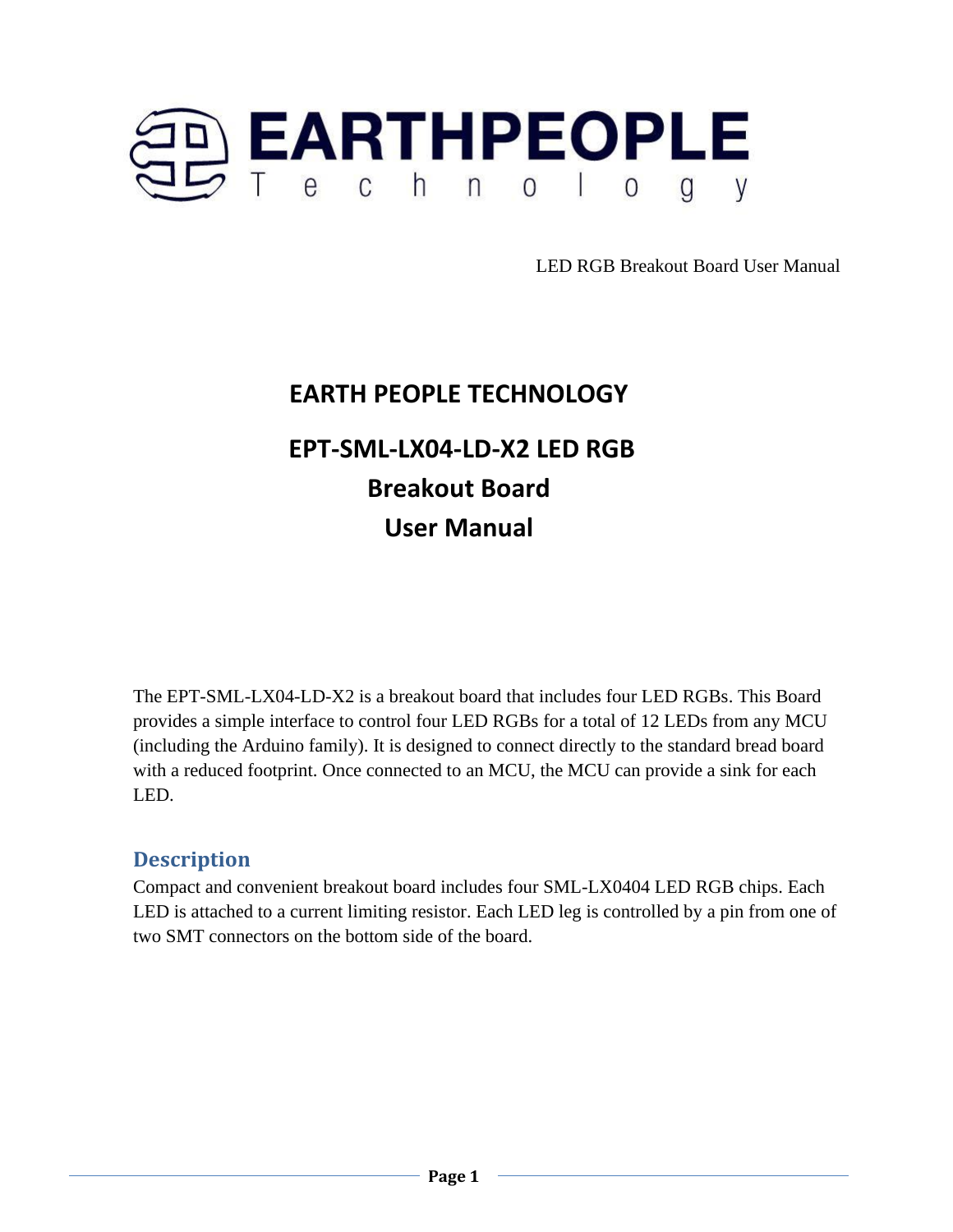







Any GPIO from any MCU (including Arduino family) can be used to control the On/Off of each LED individually. This Breakout board is compatible with both +3.3V and +5V Arduinos. However, the LED RGB Breakout board is for use only with +3.3V.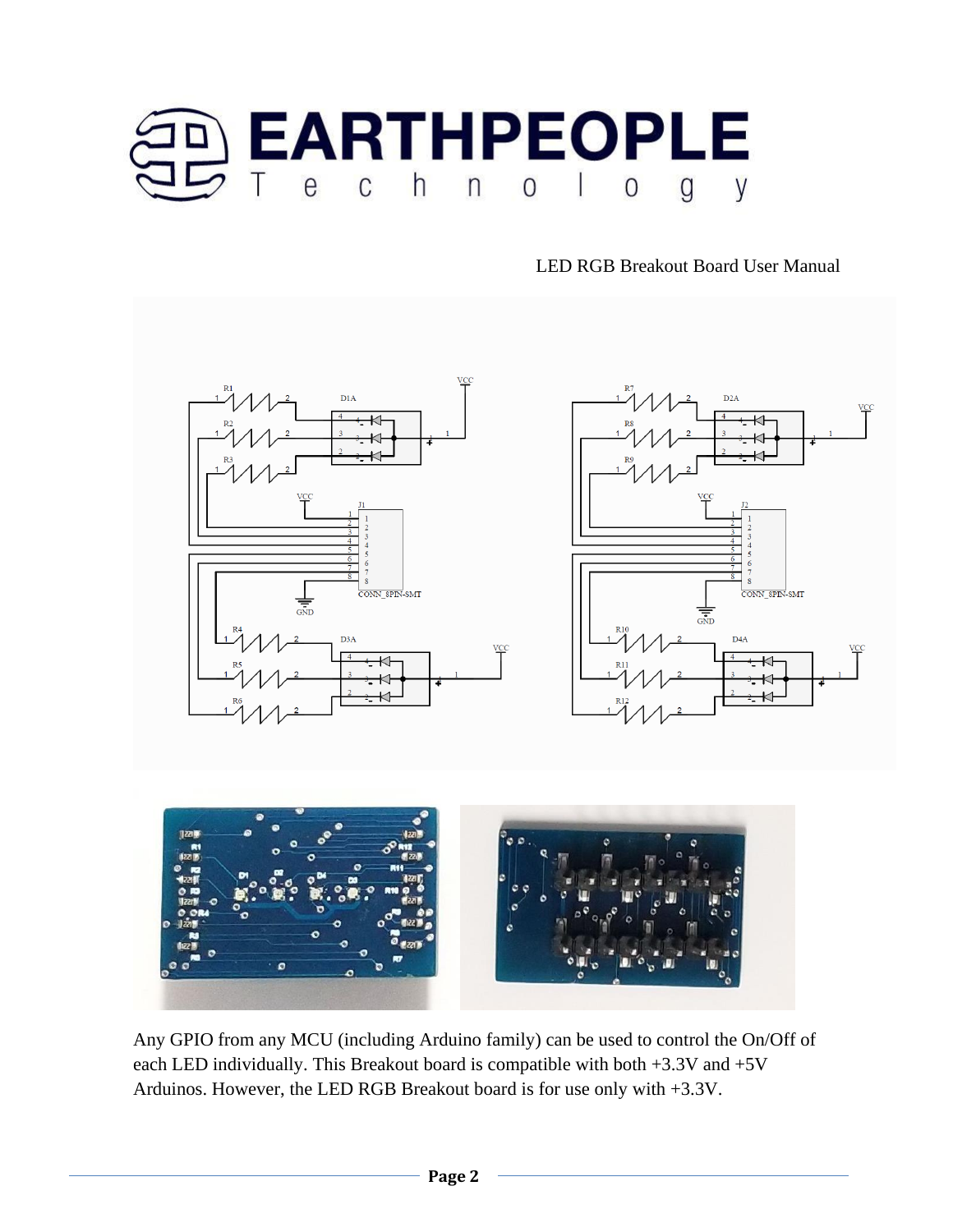



The SML-LX0404 chip is a current sink and can be connected to any MCU. The anode should be connected to +3.3V. The reason for this is the Series resistors are calculated for current limiting based on +3.3V. Changing the anode voltage to another source will change the brightness emitting from each LED. Because the SML-LX0404 chips are current sink, the user can connect to either +5V or +3.3V Arduino (or other MCUs) and control each LED.

### **Connecting the Arduino**

Connecting the Arduino (or any MCU) to the LED RGB is easy. In this example, we use typical bread board, a pro-mini and a VisiPort USB to Serial board.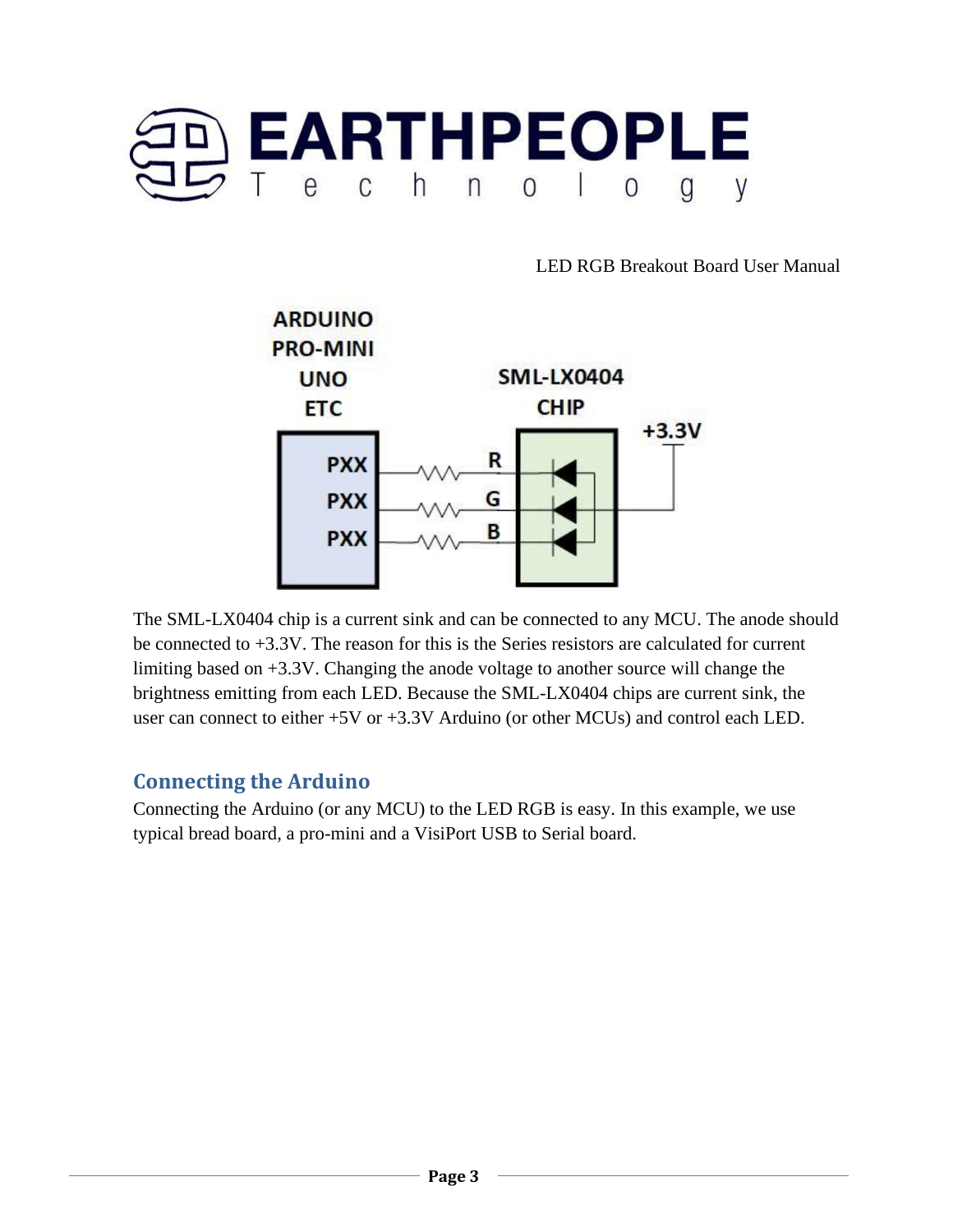



| <b>Arduino Pro-Mini</b> |                    | <b>LED RGB Breakout Board</b> |                       |                   |                  |
|-------------------------|--------------------|-------------------------------|-----------------------|-------------------|------------------|
| <b>Signal</b>           | <b>Port Number</b> |                               | <b>Signal Name</b>    | <b>Pin Number</b> | <b>Connector</b> |
| $\overline{4}$          | PD4                |                               | D4-Green              | 7                 | J2               |
| 5                       | PD5                |                               | D <sub>4</sub> -Blue  | 6                 |                  |
| 6                       | PD <sub>6</sub>    |                               | D4-Red                | 5                 |                  |
| $\overline{7}$          | PD7                |                               | D <sub>2</sub> -Green | $\overline{4}$    |                  |
| 8                       | P <sub>B</sub> O   |                               | D <sub>2</sub> -Blue  | 3                 |                  |
| 9                       | PB1                |                               | D <sub>2</sub> -Red   | $\overline{2}$    |                  |
| 11                      | PB <sub>3</sub>    |                               | D3-Green              | 7                 | J1               |
| 12                      | PB4                |                               | D3-Blue               | 6                 |                  |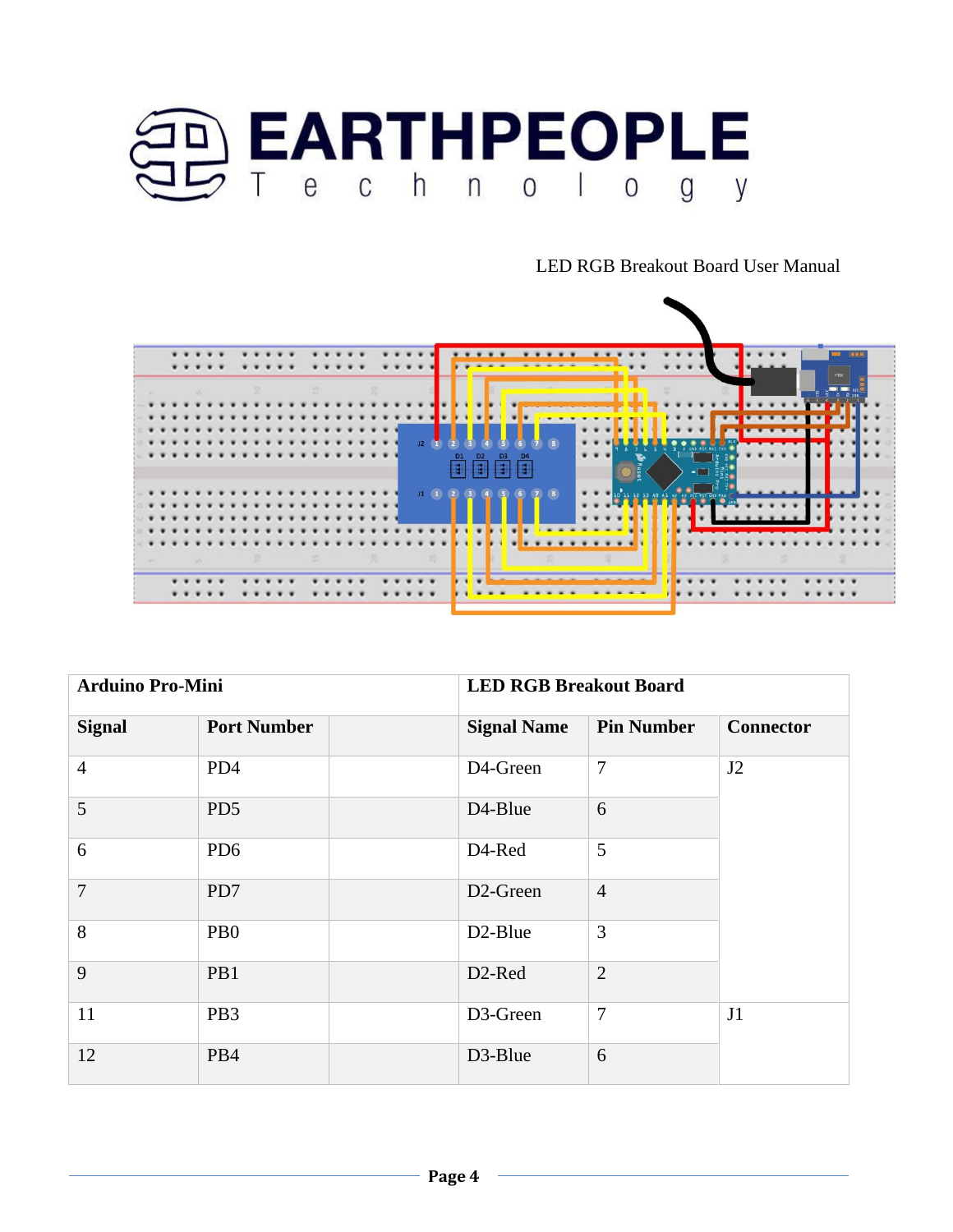

| 13             | PB <sub>5</sub> | D3-Red   |                |
|----------------|-----------------|----------|----------------|
| A <sub>0</sub> | PC <sub>0</sub> | D1-Green | $\overline{4}$ |
| A1             | PC <sub>1</sub> | D1-Blue  |                |
| A2             | PC <sub>3</sub> | D1-Red   |                |

| <b>Arduino Pro-Mini</b> |                             |  | <b>USB to Serial FTDI Basic</b> |                |    |
|-------------------------|-----------------------------|--|---------------------------------|----------------|----|
| <b>VCC</b>              | <b>NA</b>                   |  | <b>VCC</b>                      | $\overline{4}$ | J1 |
| <b>GND</b>              | <b>NA</b>                   |  | <b>GND</b>                      | 6              |    |
| <b>DTR</b>              | <b>NA</b>                   |  | <b>DTR</b>                      |                |    |
| <b>RXI</b>              | P <sub>D</sub> <sub>0</sub> |  | TX                              | 3              |    |
| <b>TXO</b>              | PD1                         |  | <b>RX</b>                       | $\overline{2}$ |    |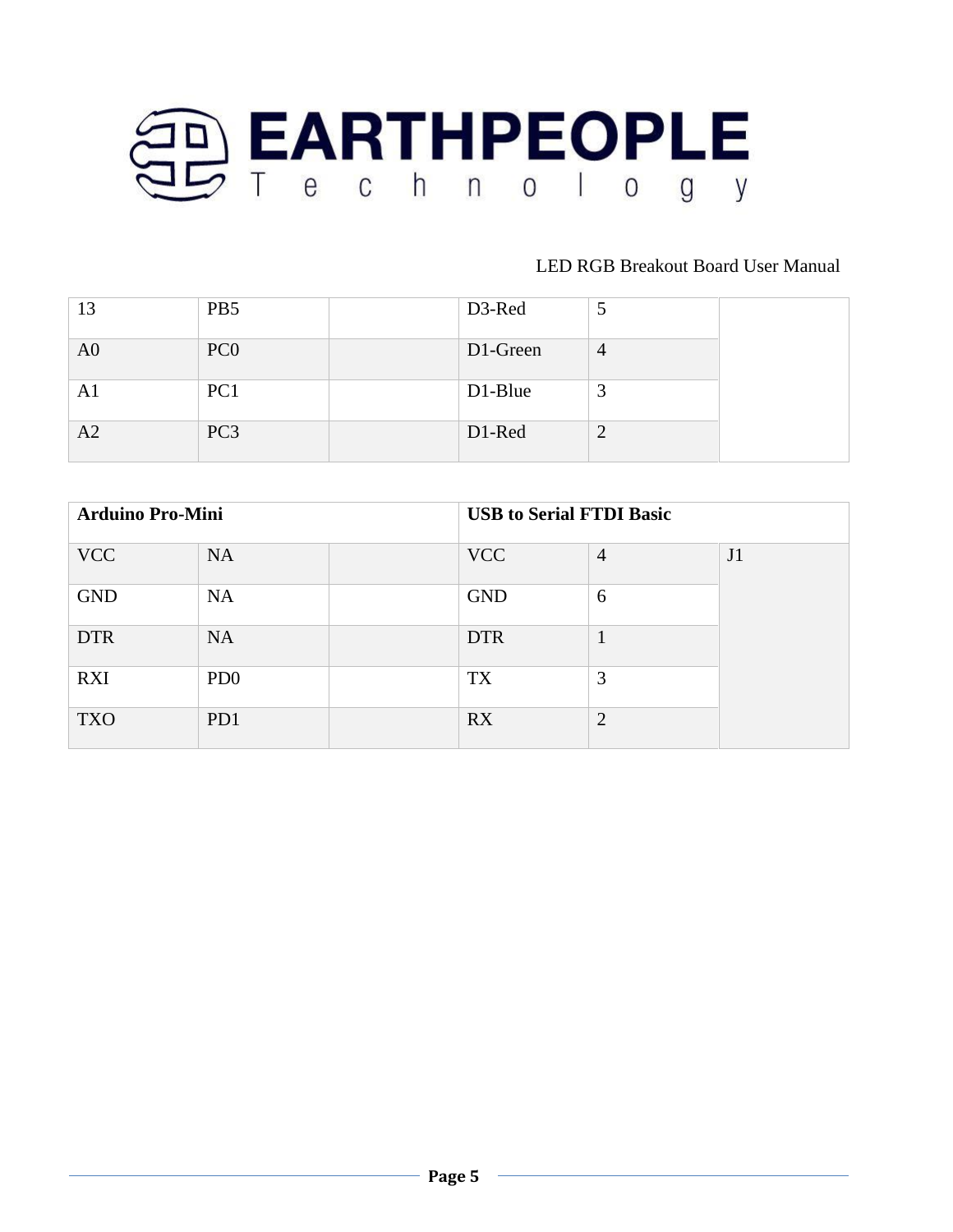



# **Arduino Code – Controlling On/Off of LEDs**

When you have everything hooked up try running the below sketch. This is a simple loop that will blink each LED individually.

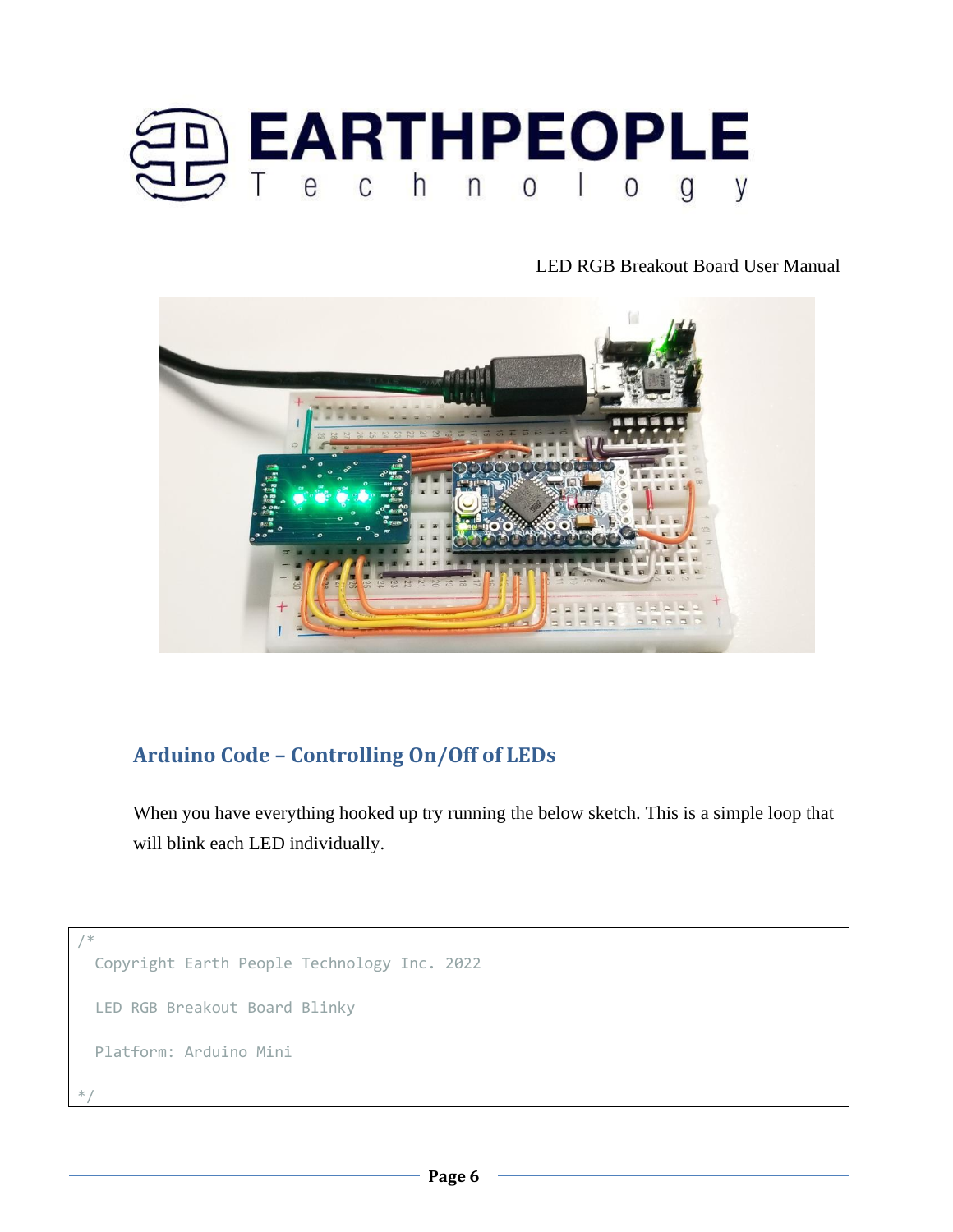

```
 int ledD1GreenPin = A0;
   int ledD1RedPin = A2;
   int ledD1BluePin = A1;
   int ledD2GreenPin = 7;
   int ledD2RedPin = 9;
   int ledD2BluePin = 8;
   int ledD3GreenPin = 11;
  int ledD3RedPin = 13;
  int ledD3BluePin = 12;
   int ledD4GreenPin = 4;
  int ledD4RedPin = 6;
  int ledD4BluePin = 5;
  int LoopCount;
void setup()
{
   pinMode(ledD1GreenPin, OUTPUT);
   pinMode(ledD1RedPin, OUTPUT);
   pinMode(ledD1BluePin, OUTPUT);
   pinMode(ledD2GreenPin, OUTPUT);
   pinMode(ledD2RedPin, OUTPUT);
   pinMode(ledD2BluePin, OUTPUT);
   pinMode(ledD3GreenPin, OUTPUT);
   pinMode(ledD3RedPin, OUTPUT);
   pinMode(ledD3BluePin, OUTPUT);
   pinMode(ledD4GreenPin, OUTPUT);
   pinMode(ledD4RedPin, OUTPUT);
   pinMode(ledD4BluePin, OUTPUT);
   digitalWrite(ledD1GreenPin, HIGH);
   digitalWrite(ledD1RedPin, HIGH);
   digitalWrite(ledD1BluePin, HIGH);
   digitalWrite(ledD2GreenPin, HIGH);
   digitalWrite(ledD2RedPin, HIGH);
   digitalWrite(ledD2BluePin, HIGH);
   digitalWrite(ledD3GreenPin, HIGH);
```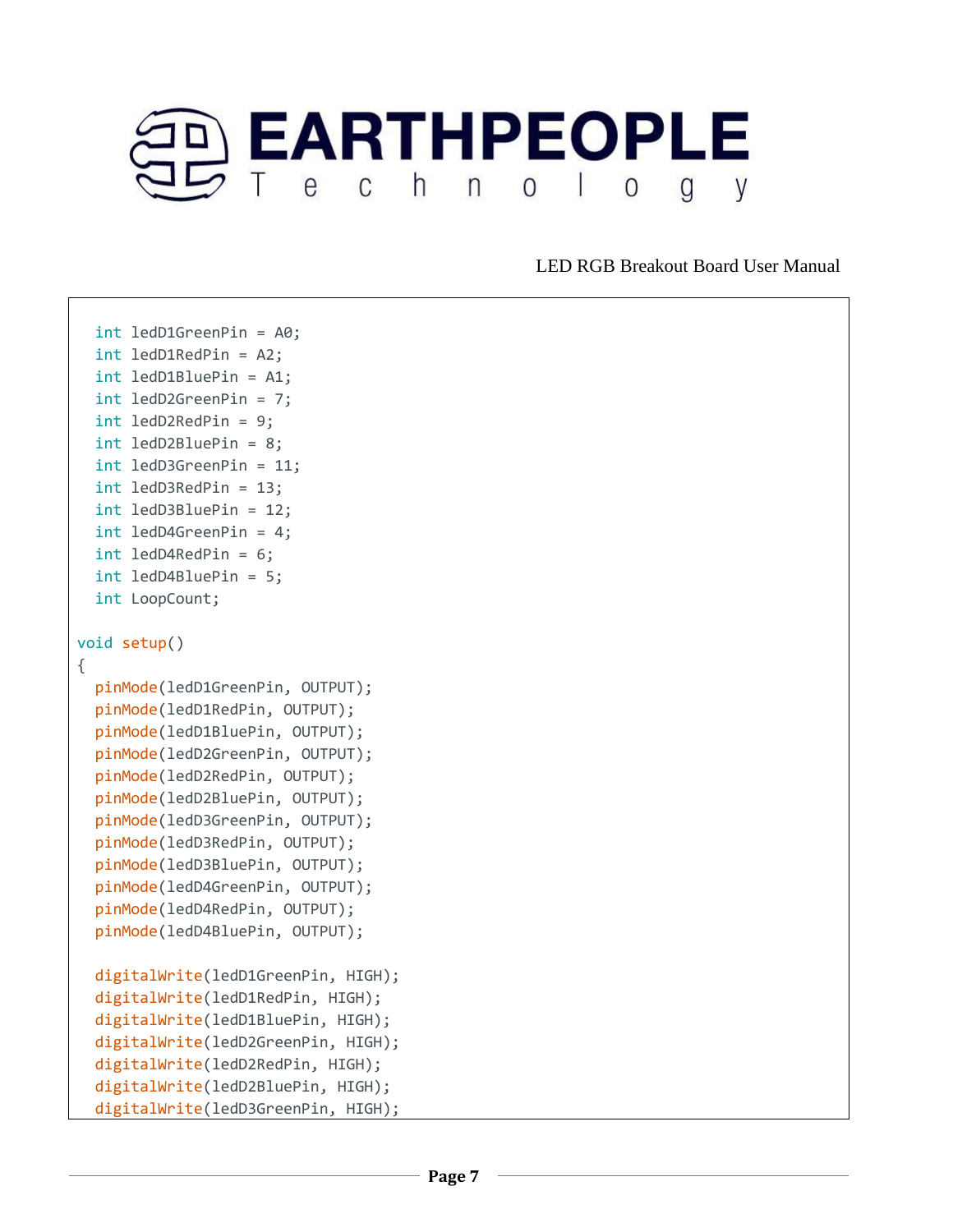

```
 digitalWrite(ledD3RedPin, HIGH);
   digitalWrite(ledD3BluePin, HIGH);
   digitalWrite(ledD4GreenPin, HIGH);
   digitalWrite(ledD4RedPin, HIGH);
   digitalWrite(ledD4BluePin, HIGH);
 Serial.begin(115200); \frac{1}{2} // start serial communication at 115200bps
 LoopCount = 0;
  Serial.println("LED RGB Communications Active!");
}
void loop ()
{
       delay(500); //Delay 500 ms
       //Set the LED Green Pin Low for D1, D2, D3 and D4
       //to turn on all Green LEDs
       digitalWrite(ledD1GreenPin, LOW);
       digitalWrite(ledD2GreenPin, LOW);
       digitalWrite(ledD3GreenPin, LOW);
       digitalWrite(ledD4GreenPin, LOW);
       delay(500); //Delay 500 ms
       //Set the LED Green Pin High for D1, D2, D3 and D4
       //to turn off all Green LEDs
       digitalWrite(ledD1GreenPin, HIGH);
       digitalWrite(ledD2GreenPin, HIGH);
       digitalWrite(ledD3GreenPin, HIGH);
       digitalWrite(ledD4GreenPin, HIGH);
       delay(500); //Delay 500 ms
```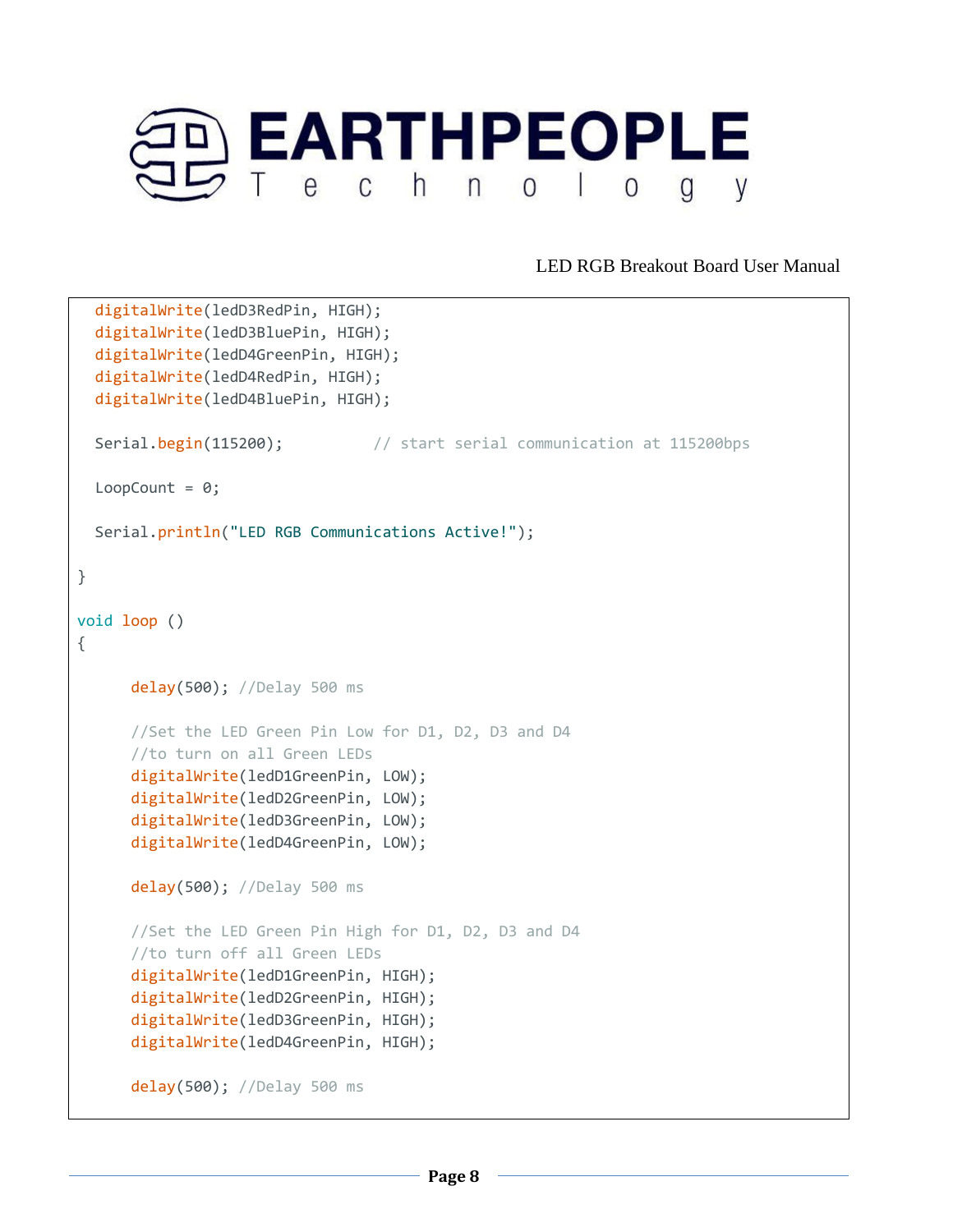

```
 //Set the LED Red Pin Low for D1, D2, D3 and D4
 //to turn on all Red LEDs
 digitalWrite(ledD1RedPin, LOW);
 digitalWrite(ledD2RedPin, LOW);
 digitalWrite(ledD3RedPin, LOW);
 digitalWrite(ledD4RedPin, LOW);
 delay(500); //Delay 500 ms
 //Set the LED Red Pin High for D1, D2, D3 and D4
 //to turn off all Red LEDs
 digitalWrite(ledD1RedPin, HIGH);
 digitalWrite(ledD2RedPin, HIGH);
 digitalWrite(ledD3RedPin, HIGH);
 digitalWrite(ledD4RedPin, HIGH);
 delay(500); //Delay 500 ms
 //Set the LED Blue Pin Low for D1, D2, D3 and D4
 //to turn on all Blue LEDs
 digitalWrite(ledD1BluePin, LOW);
 digitalWrite(ledD2BluePin, LOW);
 digitalWrite(ledD3BluePin, LOW);
 digitalWrite(ledD4BluePin, LOW);
 delay(500); //Delay 500 ms
 //Set the LED Blue Pin Low for D1, D2, D3 and D4
 //to turn off all Blue LEDs
 digitalWrite(ledD1BluePin, HIGH);
 digitalWrite(ledD2BluePin, HIGH);
 digitalWrite(ledD3BluePin, HIGH);
 digitalWrite(ledD4BluePin, HIGH);
Serial.println(LoopCount++); // print the LoopCount
```
}